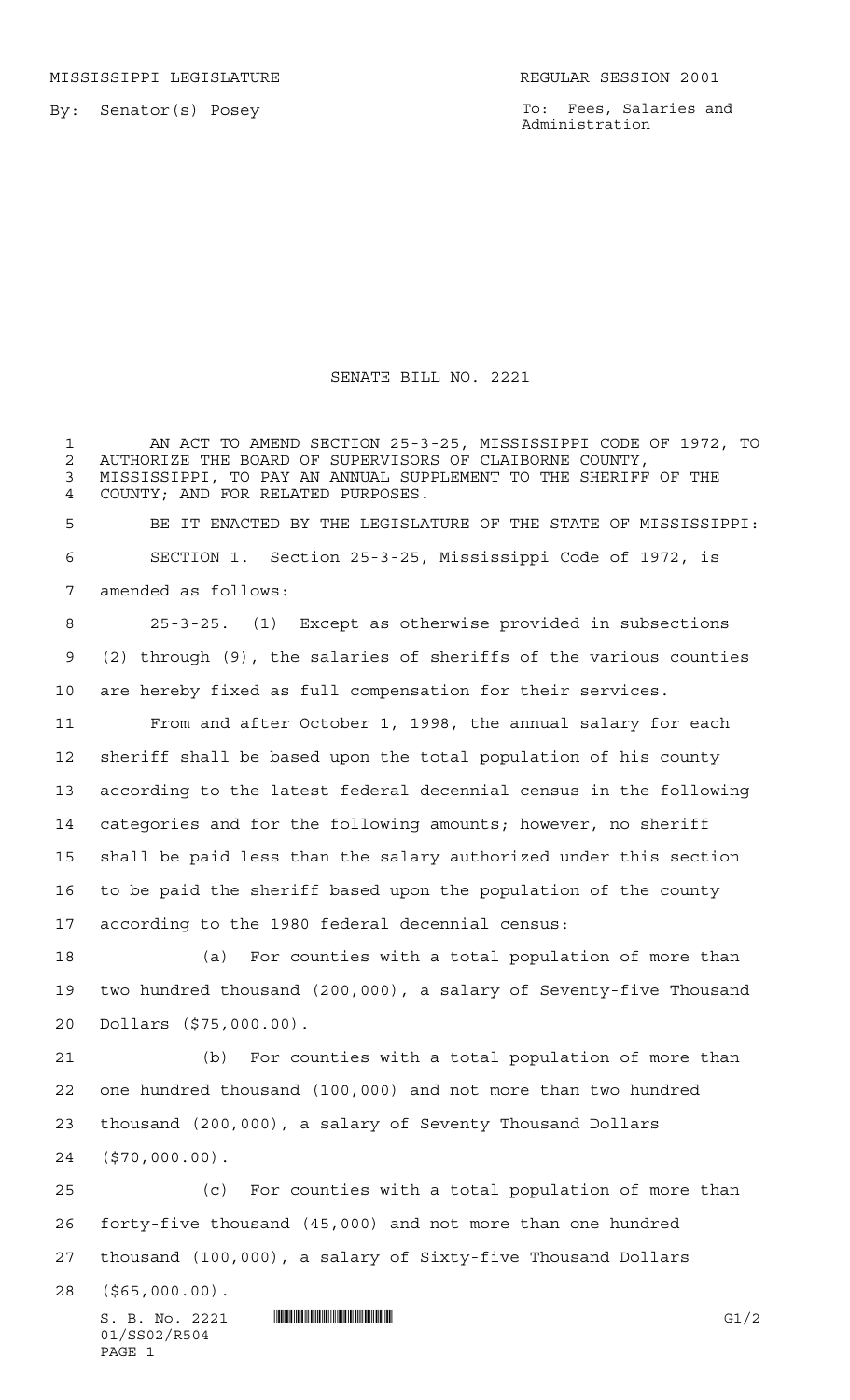(d) For counties with a total population of more than thirty-four thousand (34,000) and not more than forty-five thousand (45,000), a salary of Sixty Thousand Dollars (\$60,000.00).

 (e) For counties with a total population of more than twenty-five thousand (25,000) and not more than thirty-four thousand (34,000), a salary of Fifty-two Thousand Dollars (\$52,000.00).

 (f) For counties with a total population of more than fifteen thousand (15,000) and not more than twenty-five thousand (25,000), a salary of Fifty Thousand Dollars (\$50,000.00).

 (g) For counties with a total population of more than nine thousand five hundred (9,500) and not more than fifteen thousand (15,000), a salary of Forty-seven Thousand Dollars (\$47,000.00).

 (h) For counties with a total population of more than seven thousand five hundred (7,500) and not more than nine thousand five hundred (9,500), a salary of Forty-five Thousand Dollars (\$45,000.00).

 (i) For counties with a total population of not more than seven thousand five hundred (7,500), a salary of Forty-two Thousand Dollars (\$42,000.00).

 (2) In addition to the salary provided for in subsection (1) of this section, the Board of Supervisors of Leflore County may, in its discretion, pay an annual supplement to the sheriff of the county in an amount not to exceed Ten Thousand Dollars (\$10,000.00). The Legislature finds and declares that the annual supplement authorized by this subsection is justified in such county for the following reasons:

 (a) The Mississippi Department of Corrections operates and maintains a restitution center within the county;

 (b) The Mississippi Department of Corrections operates and maintains a community work center within the county;

 $S. B. No. 2221$  **INSEPTERS** 01/SS02/R504 PAGE 2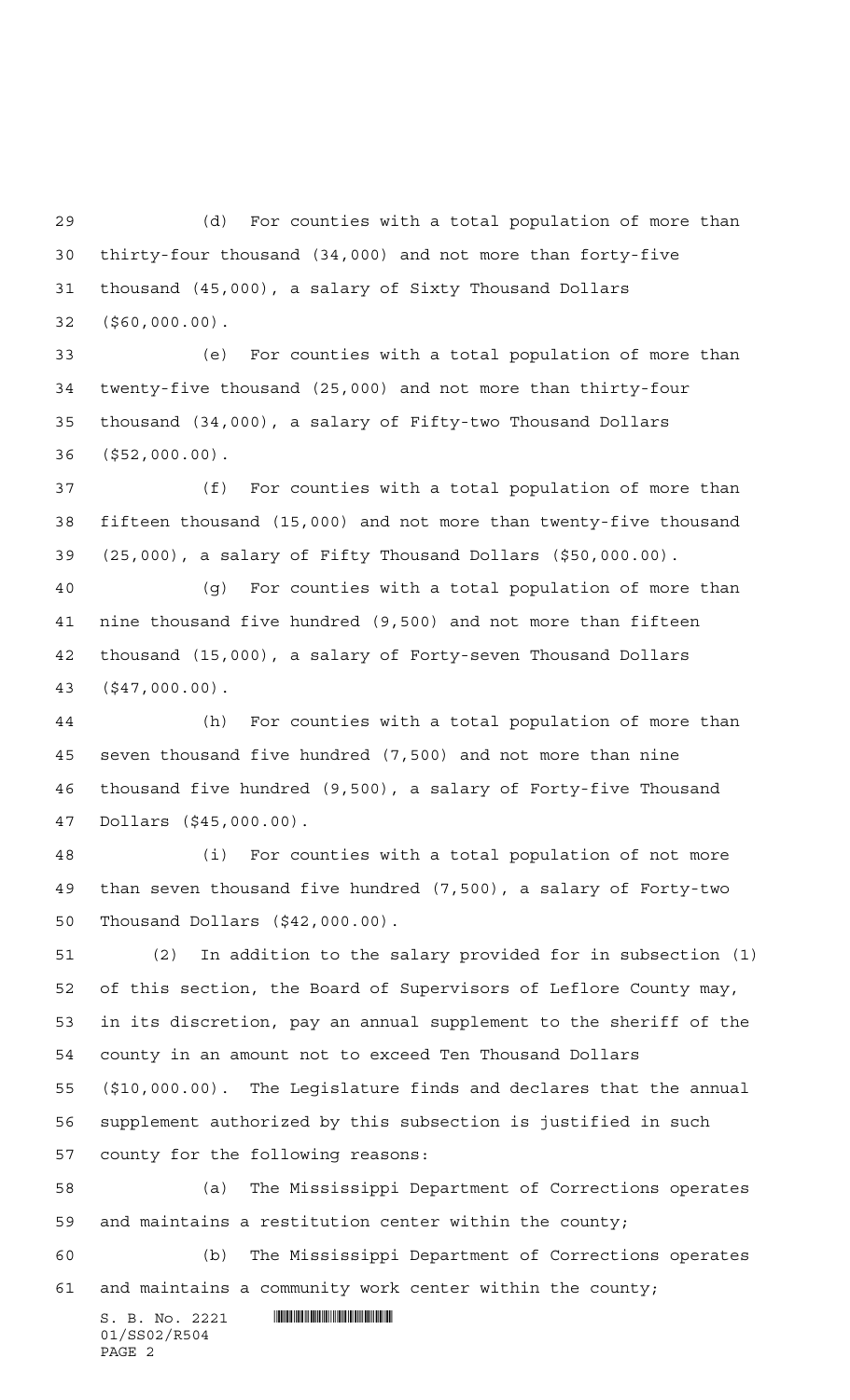(c) There is a resident circuit court judge in the county whose office is located at the Leflore County Courthouse; (d) There is a resident chancery court judge in the county whose office is located at the Leflore County Courthouse; (e) The Magistrate for the Fourth Circuit Court District is located in the county and maintains his office at the Leflore County Courthouse; (f) The Region VI Mental Health-Mental Retardation Center, which serves a multicounty area, calls upon the sheriff to

 provide security for out-of-town mental patients, as well as patients from within the county;

 (g) The increased activity of the Child Support Division of the Department of Human Services in enforcing in the courts parental obligations has imposed additional duties on the sheriff; and

 (h) The dispatchers of the enhanced E-911 system in place in Leflore County has been placed under the direction and control of the sheriff.

 (3) In addition to the salary provided for in subsection (1) of this section, the Board of Supervisors of Rankin County may, in its discretion, pay an annual supplement to the sheriff of the county in an amount not to exceed Ten Thousand Dollars (\$10,000.00). The Legislature finds and declares that the annual supplement authorized by this subsection is justified in such county for the following reasons:

 (a) The Mississippi Department of Corrections operates and maintains the Central Mississippi Correctional Facility within the county;

 (b) The State Hospital is operated and maintained within the county at Whitfield;

 (c) Hudspeth Regional Center, a facility maintained for the care and treatment of the mentally retarded, is located within

the county;

 $S. B. No. 2221$  **INSEPTERTING A** 01/SS02/R504 PAGE 3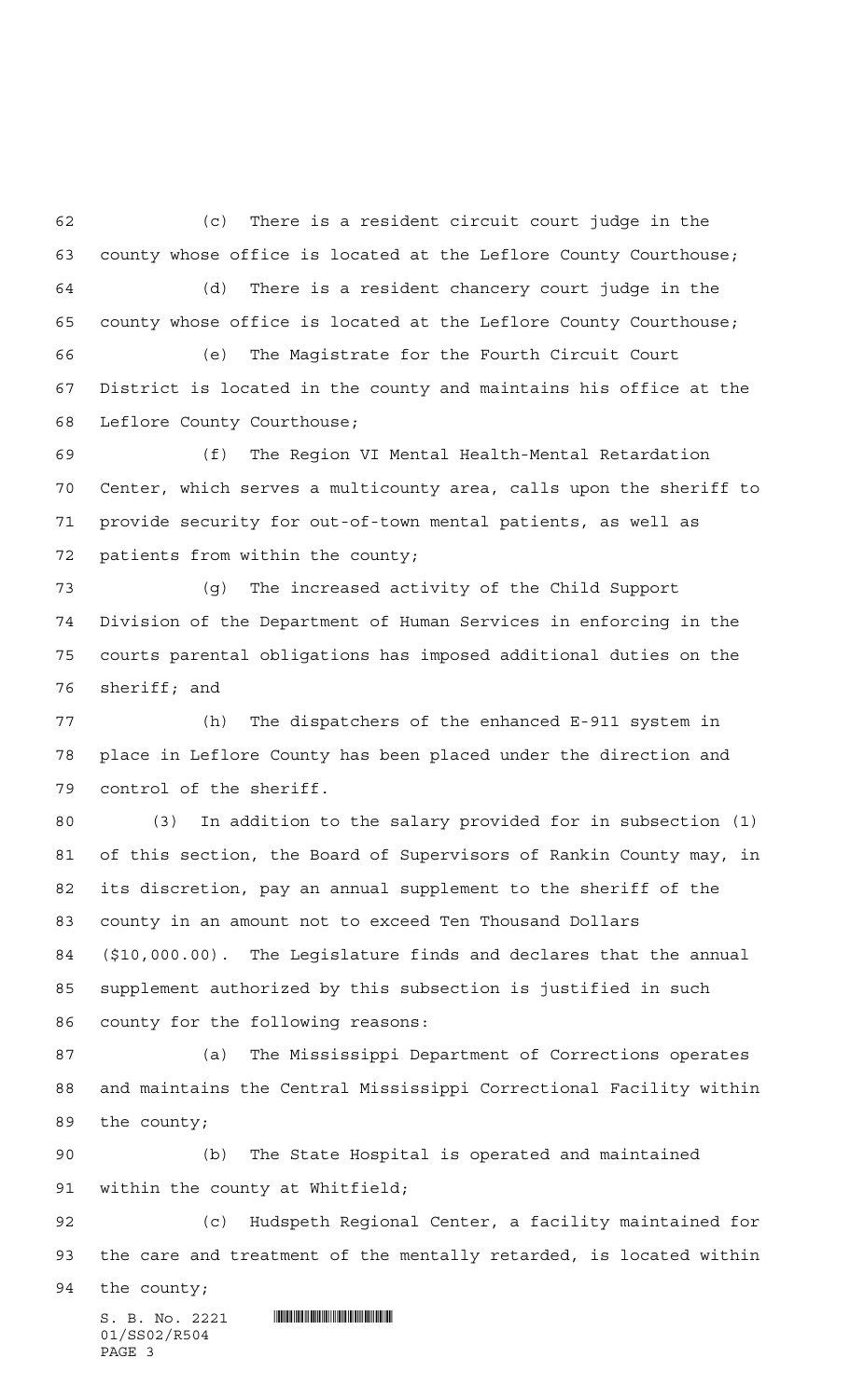(d) The Mississippi Law Enforcement Officers Training Academy is operated and maintained within the county;

 (e) The State Fire Academy is operated and maintained within the county;

 (f) The Pearl River Valley Water Supply District, ordinarily known as the "Reservoir District," is located within the county;

 (g) The Jackson International Airport is located within the county;

 (h) The patrolling of the state properties located within the county has imposed additional duties on the sheriff; and

 (i) The sheriff, in addition to providing security to the nearly one hundred thousand (100,000) residents of the county, has the duty to investigate, solve and assist in the prosecution of any misdemeanor or felony committed upon any state property located in Rankin County.

 (4) In addition to the salary provided for in subsection (1) of this section, the Board of Supervisors of Neshoba County shall pay an annual supplement to the sheriff of the county an amount equal to Ten Thousand Dollars (\$10,000.00).

 (5) In addition to the salary provided for in subsection (1) of this section, the Board of Supervisors of Tunica County may, in its discretion, pay an annual supplement to the sheriff of the county an amount equal to Ten Thousand Dollars (\$10,000.00), payable beginning April 1, 1997.

 (6) In addition to the salary provided for in subsection (1) of this section, the Board of Supervisors of Hinds County shall pay an annual supplement to the sheriff of the county in an amount equal to Fifteen Thousand Dollars (\$15,000.00). The Legislature finds and declares that the annual supplement authorized by this subsection is justified in such county for the following reasons:

 $S. B. No. 2221$  **INSEPTERTING A** 01/SS02/R504 PAGE 4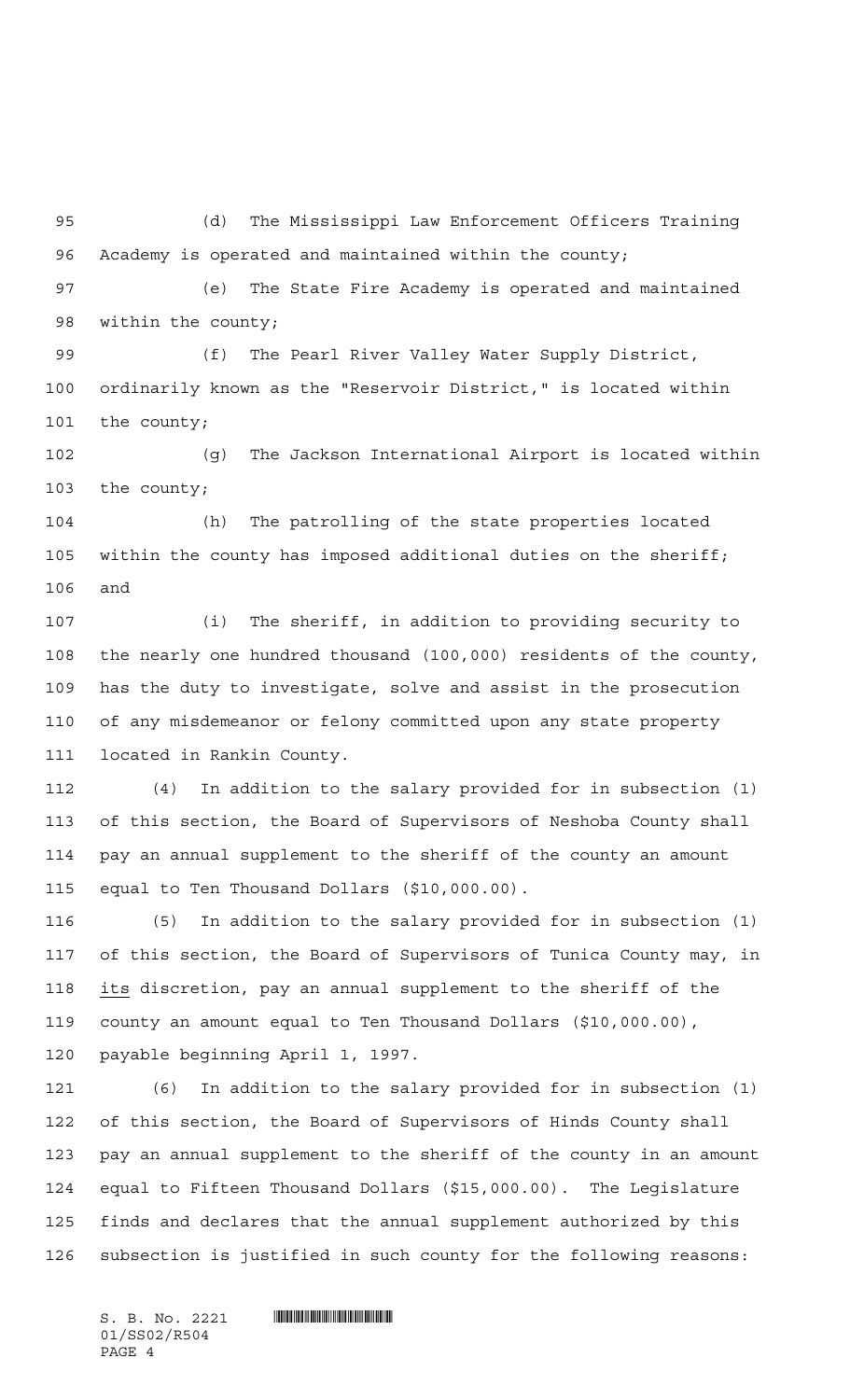(a) Hinds County has the greatest population of any county, two hundred fifty-four thousand four hundred forty-one (254,441) by the 1990 census, being almost one hundred thousand (100,000) more than the next most populous county;

 (b) Hinds County is home to the state capitol and the seat of all state government offices;

 (c) Hinds County is the third largest county in geographic area, containing eight hundred seventy-five (875) square miles;

 (d) Hinds County is comprised of two (2) judicial districts, each having a courthouse and county office buildings;

 (e) There are four (4) resident circuit judges, four (4) resident chancery judges, and three (3) resident county judges in Hinds County, the most of any county, with the sheriff acting as chief executive officer and provider of bailiff services for all;

 (f) The main offices for the clerk and most of the judges and magistrates for the United States District Court for the Southern District of Mississippi are located within the county;

 (g) The state's only urban university, Jackson State University, is located within the county;

 (h) The University of Mississippi Medical Center, combining the medical school, dental school, nursing school and hospital, is located within the county;

 (i) Mississippi Veterans Memorial Stadium, the state's largest sports arena, is located within the county;

 (j) The Mississippi State Fairgrounds, including the Coliseum and Trade Mart, are located within the county;

 (k) Hinds County has the largest criminal population in the state, such that the Hinds County Sheriff's Department operates the largest county jail system in the state, housing

 $S. B. No. 2221$  **IN THE REFERENCE I**N  $S. B. NO.$ 01/SS02/R504 PAGE 5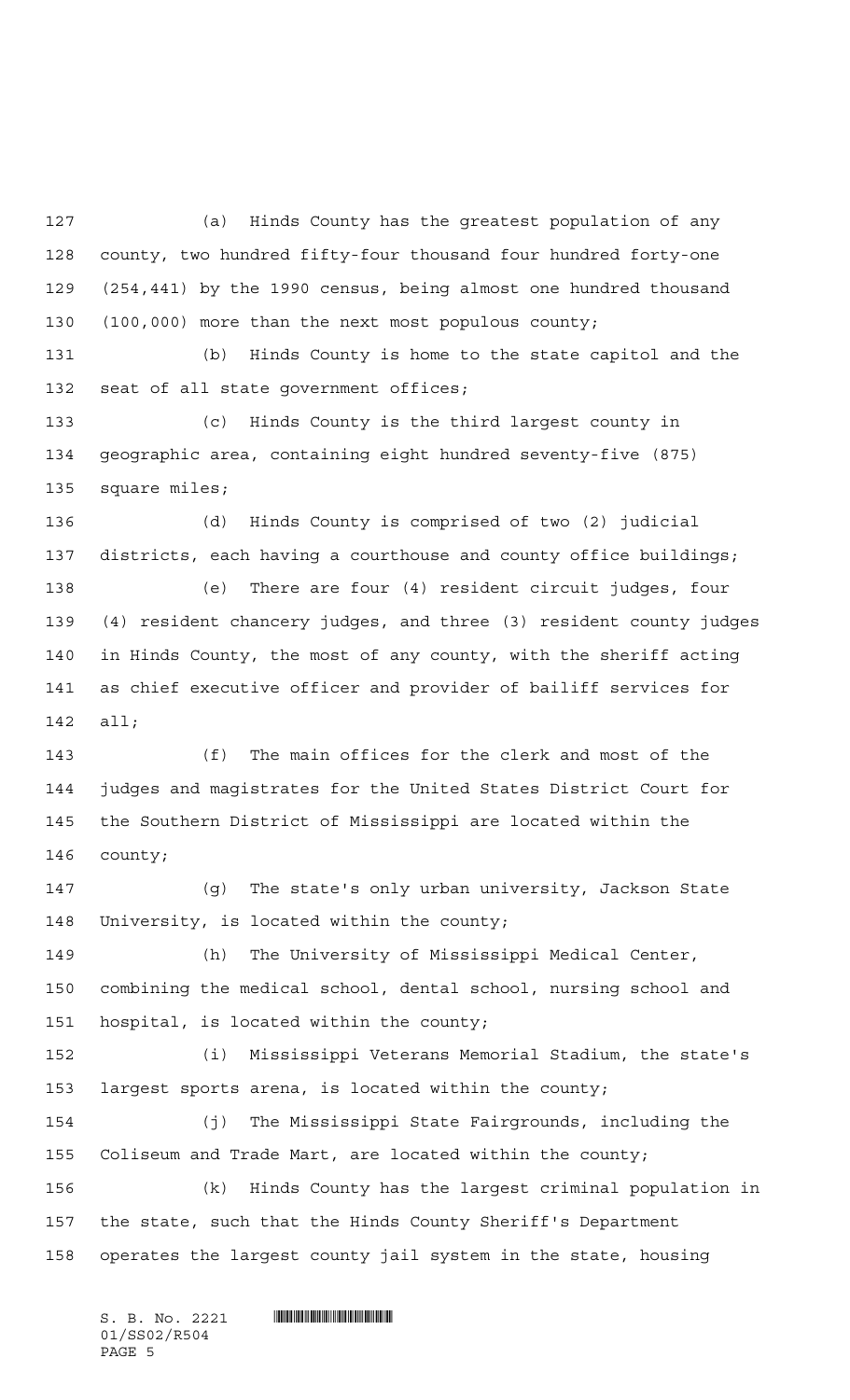almost one thousand (1,000) inmates in three (3) separate detention facilities;

 (l) The Hinds County Sheriff's Department handles more mental and drug and alcohol commitments cases than any other sheriff's department in the state;

 (m) The Mississippi Department of Corrections maintains a restitution center within the county;

 (n) The Mississippi Department of Corrections regularly houses as many as one hundred (100) state convicts within the Hinds County jail system; and

 (o) The Hinds County Sheriff's Department is regularly asked to provide security services not only at the Fairgrounds and Memorial Stadium, but also for events at the Mississippi Museum of Art and Jackson City Auditorium.

 (7) In addition to the salary provided for in subsection (1) of this section, the Board of Supervisors of Wilkinson County, in its discretion, may pay an annual supplement to the sheriff of the county in an amount not to exceed Ten Thousand Dollars (\$10,000.00). The Legislature finds and declares that the annual supplement authorized by this subsection is justified in such county because the Mississippi Department of Corrections contracts for the private incarceration of state inmates at a private correctional facility within the county.

 (8) In addition to the salary provided for in subsection (1) of this section, the Board of Supervisors of Marshall County, in its discretion, may pay an annual supplement to the sheriff of the county in an amount not to exceed Ten Thousand Dollars (\$10,000.00). The Legislature finds and declares that the annual supplement authorized by this subsection is justified in such county because the Mississippi Department of Corrections contracts for the private incarceration of state inmates at a private correctional facility within the county.

01/SS02/R504 PAGE 6

 $S. B. No. 2221$  **IN THE REFERENCE I**N  $S. B. NO.$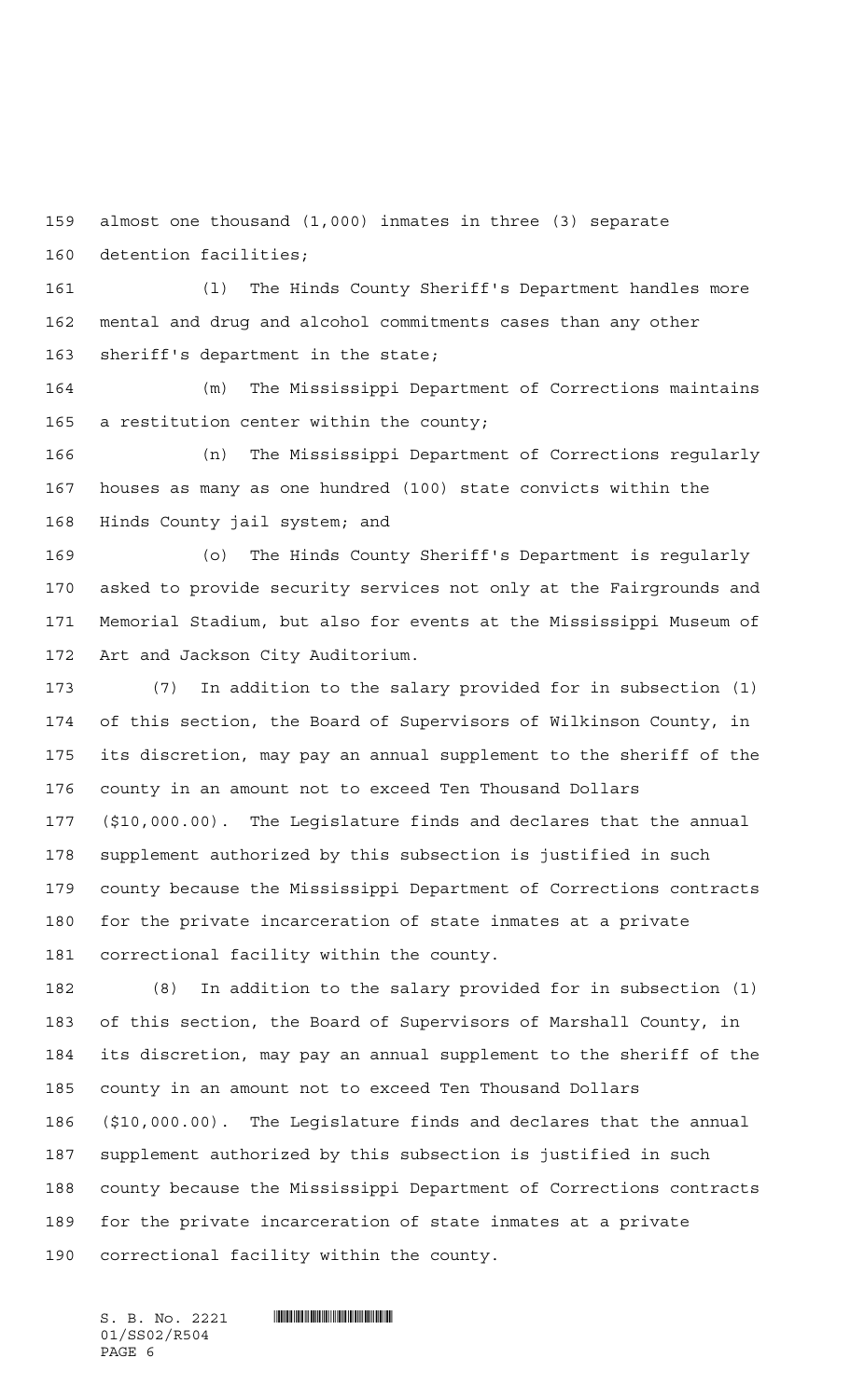(9) In addition to the salary provided in subsection (1) of this section, the Board of Supervisors of Greene County, in its discretion, may pay an annual supplement to the sheriff of the county in an amount not to exceed Ten Thousand Dollars (\$10,000.00). The Legislature finds and declares that the annual supplement authorized by this subsection is justified in such county for the following reasons:

 (a) The Mississippi Department of Corrections operates and maintains the South Mississippi Correctional Facility within the county;

 (b) In 1996, additional facilities to house another one thousand four hundred sixteen (1,416) male offenders were constructed at the South Mississippi Correctional Facility within the county; and

 (c) The patrolling of the state properties located within the county has imposed additional duties on the sheriff justifying additional compensation.

 (10) In addition to the salary provided for in subsection (1) of this section, the Board of Supervisors of Claiborne County, in its discretion, may pay an annual supplement to the sheriff of the county in an amount not to exceed Ten Thousand Dollars (\$10,000.00). The Legislature finds and declares that the annual supplement authorized by this subsection is justified in the county because the Grand Gulf Nuclear Generating Plant and Alcorn State University are located within the county.

216 (11) The salaries herein provided shall be payable monthly on the first day of each calendar month by chancery clerk's warrant drawn on the general fund of the county; however, the board of supervisors, by resolution duly adopted and entered on its minutes, may provide that such salaries shall be paid semimonthly on the first and fifteenth day of each month. If a pay date falls on a weekend or legal holiday, salary payments

01/SS02/R504 PAGE 7

 $S. B. No. 2221$  **IN THE REFERENCE I**N